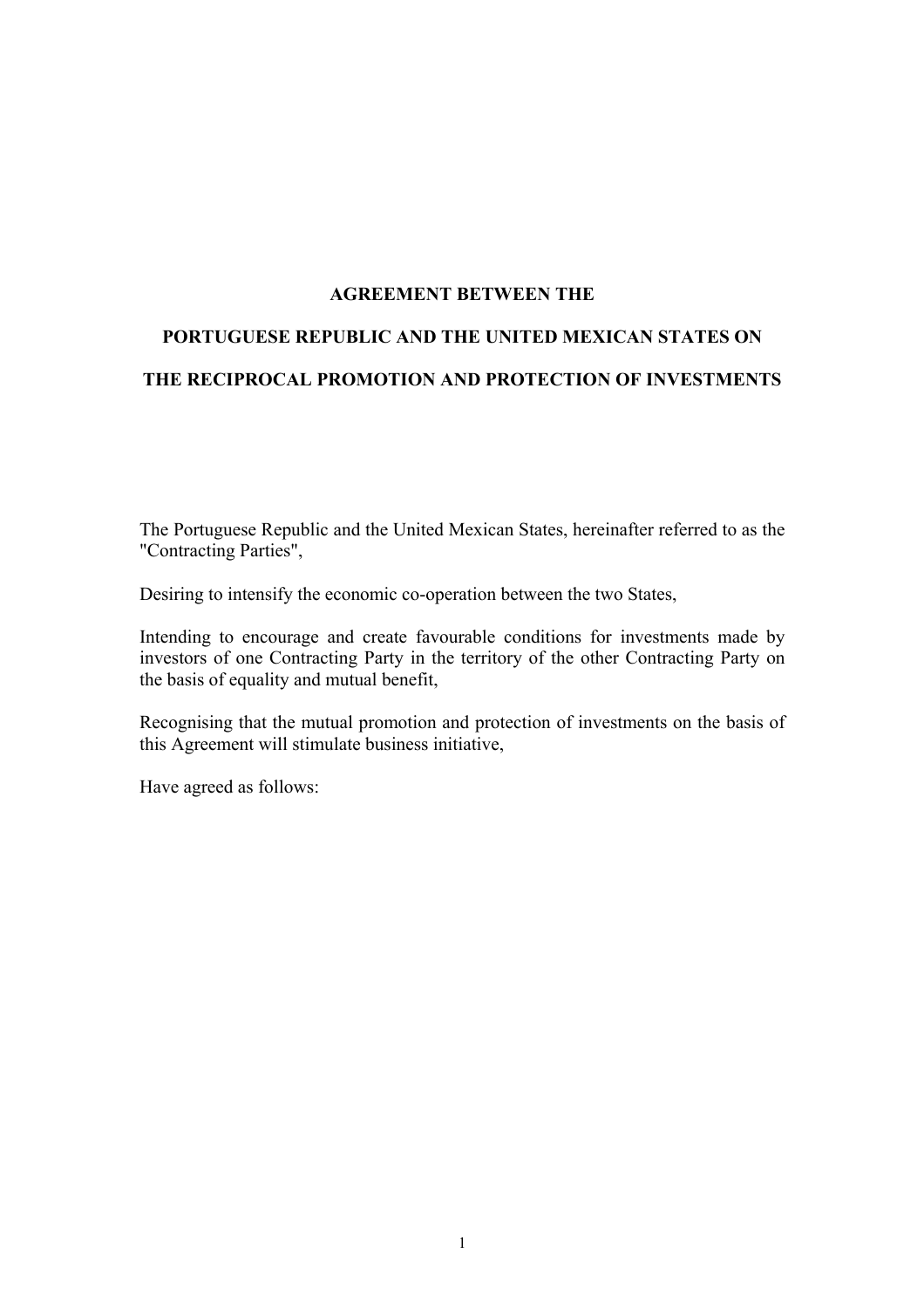## **CHAPTER ONE: GENERAL PROVISIONS**

## **ARTICLE 1**

## **Definitions**

For the purpose of this Agreement,

- 1. The term "investment" shall mean every kind of asset and rights invested by investors of one Contracting Party in the territory of the other Contracting Party in accordance with the laws and regulations of the latter including, in particular, though not exclusively:
	- a) Movable and immovable property, acquired or used for economic purposes, as well as any other rights *in rem*, such as mortgages, liens, pledges and similar rights;
	- b) Shares, stocks, debentures, or other forms of interest in the equity of companies or other forms of participation and/or economic interests from the respective activity;
	- c) Claims to money, to other assets and to any performance having an economic value, except for:
		- i) claims to money that arise solely from commercial contracts for the sale of goods or services;
		- ii) the extension of credits in connection with a commercial transaction, such as trade financing;
		- iii) credits with a maturity of less than three years,

by an investor in the territory of a Contracting Party to an investor in the territory of the other Contracting Party. However, the exception concerning credits with a maturity of less than three years, shall not apply to credits granted by an investor of a Contracting Party to a company of the other Contracting Party owned by the former investor;

- d) Intellectual property rights such as copyrights, patents, utility models, industrial designs, trade marks, trade names, trade and business secrets, technical processes, know-how and good will;
- e) Concessions conferred by law under a contract or administrative act of a competent authority;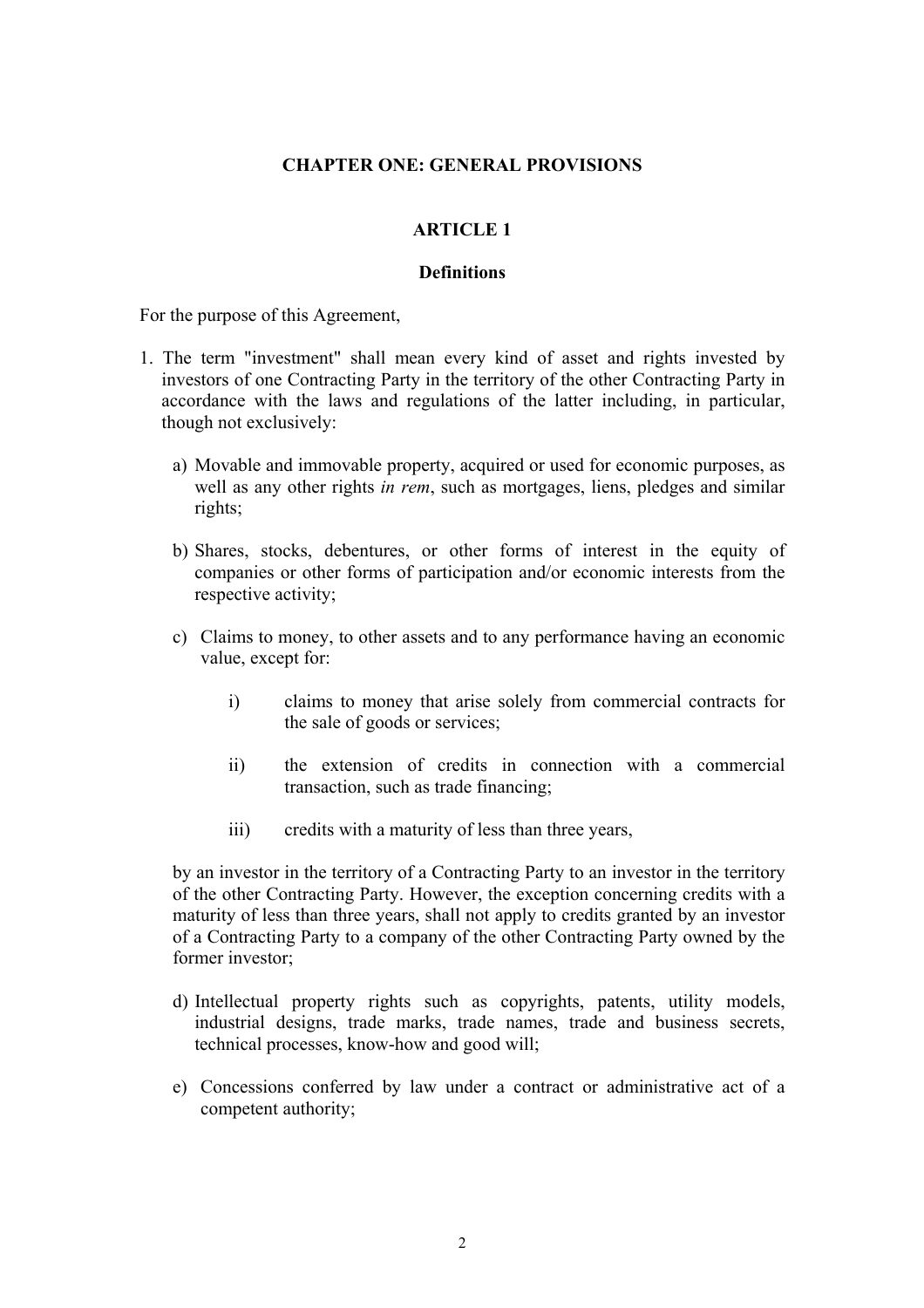f) Assets that are placed at the disposal of a lessee, in the territory of a Contracting Party, under a leasing agreement and in conformity with its laws and regulations.

Any alteration on the form in which assets are invested does not affect their character as investments, provided that such alteration is included in the aforesaid definition and do not contradict the laws and regulations of the Contracting Party in which territory the investment was made.

A payment obligation from, or the granting of a credit to a Contracting Party or to a state enterprise is not considered an investment.

2. The term "returns" shall mean the amount yielded by investments, over a given period, in particular, though not exclusively, shall include profits, dividends, interests, royalties, technical assistance fees or other forms of income related to the investment.

The returns of investments shall be subject to the same protection given to investment.

In cases where the returns of investments, as defined above, are reinvested, the income resulting from the reinvestment shall also be considered as income related to the first investment.

- 3. The term "investor" means:
	- a) natural persons having the nationality of either Contracting Party, in accordance with its laws and regulations, and
	- b) legal persons, including corporations, commercial companies or other companies or associations, which have a main office in the territory of one of the Contracting Parties, and are incorporated or constituted and operate in accordance with the laws and regulations of that Contracting Party.
- 4. The term "territory" means the territory of either of the Contracting Parties, as defined by their respective laws and regulations, including the territorial sea or any other maritime area adjacent to the coast of the Contracting Party concerned, over which such a Contracting Party exercises, in accordance with international law, sovereignty, sovereign rights or jurisdiction.

# **ARTICLE 2**

## **Promotion and Protection of Investments**

1. Each Contracting Party shall promote and encourage, as far as possible, within its territory investments made by investors of the other Contracting Party and shall admit such investments into its territory in accordance with its laws and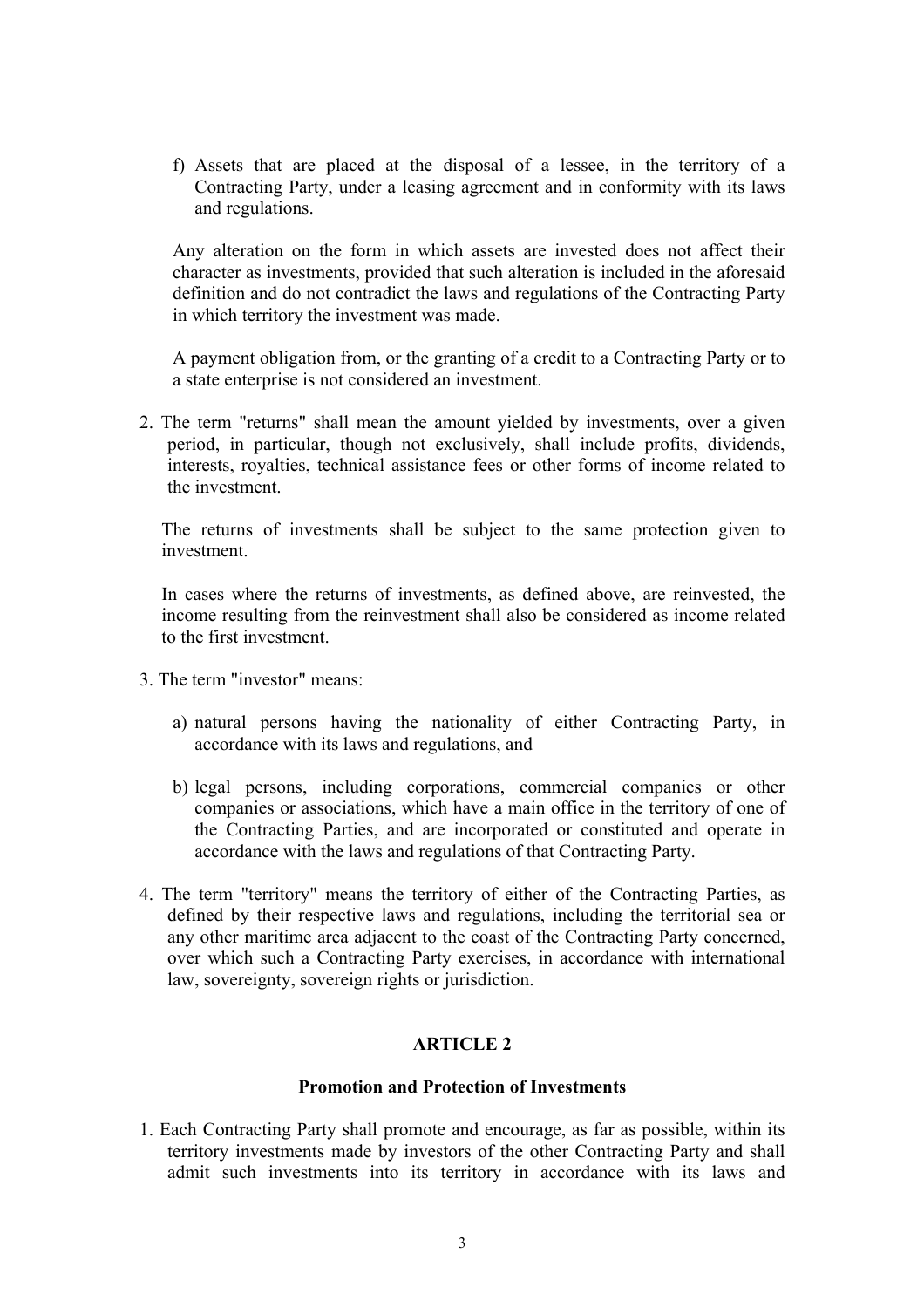regulations. It shall in any case accord such investments fair and equitable treatment.

- 2. Investments made by investors of one Contracting Party in the territory of the other Contracting Party in accordance with its laws and regulations shall enjoy full protection and security in the territory of the latter.
- 3. Neither Contracting Party shall in any way impair by arbitrary or discriminatory measures, the management, maintenance, use, enjoyment or disposal of investments in its territory of investors of the other Contracting Party.
- 4. The legal extension, alteration or transformation of an investment is to be considered a new investment.

# **ARTICLE 3**

## **National and Most Favoured Nation Treatment**

- 1. Investments made by investors of one Contracting Party in the territory of the other Contracting Party, as well as the returns therefrom, shall be accorded treatment which is fair and equitable and not less favourable than the one the latter Contracting Party accords to the investments of its own investors or investments of investors of any third State.
- 2. Both Contracting Parties shall accord to investors of the other Contracting Party, as regards the management, maintenance, use, enjoyment or disposal of their investments made in their territory, treatment which is fair and equitable and not less favourable than the one the latter Contracting Party accords to its own investors or to investors of any third State.
- 3. The provisions of this Article shall not be construed so as to oblige one Contracting Party to extend to the investors of the other Contracting Party the benefit of any treatment, preference or privilege which may be extended by the former Contracting Party by virtue of:
	- a) existing or future free trade area, customs union, common market or other similar international agreements including other forms of economic cooperation to which either of the Contracting Parties is or may become a Party, and
	- b) bilateral and multilateral agreements, having or not regional nature, relating wholly or mainly to taxation.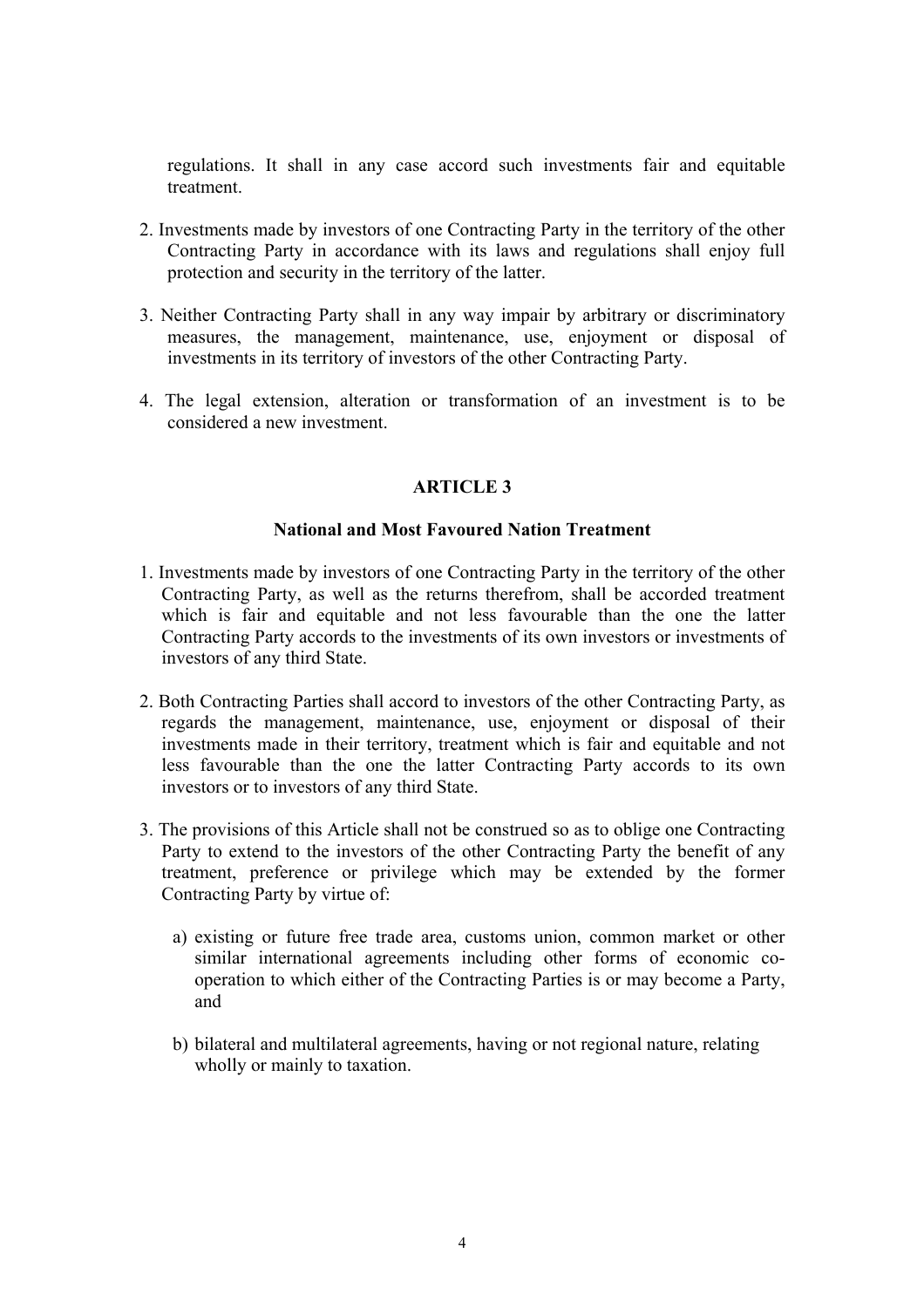## **Expropriation and Compensation**

- 1. Neither Contracting Party shall expropriate or nationalise an investment either directly or indirectly through measures tantamount to expropriation or nationalisation (hereinafter referred to as "expropriation"), except by virtue of law, for a public purpose, on a non-discriminatory basis and against compensation.
- 2. Such compensation shall be equivalent to the market value of the expropriated investment immediately before the expropriation took place or before it became publicly known, whichever occurs first. The compensation shall be paid without delay, shall include the usual commercial interest from the date of the expropriation until the date of payment and shall be fully realisable and freely transferable.

Valuation criteria shall include the going concern value, asset value, including declared tax value of tangible property, and other criteria, as appropriate, to determine the market value.

3. The investor whose investment is expropriated, shall have the right under the laws and regulations of the expropriating Contracting Party to the prompt review by a judicial or other competent authority of that Contracting Party of its case and of valuation of its investment in accordance with the principles set out in this Article.

# **ARTICLE 5**

## **Compensation for Losses**

Investors of either Contracting Party whose investment suffer losses in the territory of the other Contracting Party owing to war or armed conflict, revolution, a state of national emergency or other events considered as such by international law, shall be accorded treatment no less favourable by the latter Contracting Party than the one that Contracting Party accords to the investments of its own investors, or of any third State, whichever is more favourable, as regards restitution, indemnification or other valuable consideration. Any payment made under this Article shall be freely transferable without delay.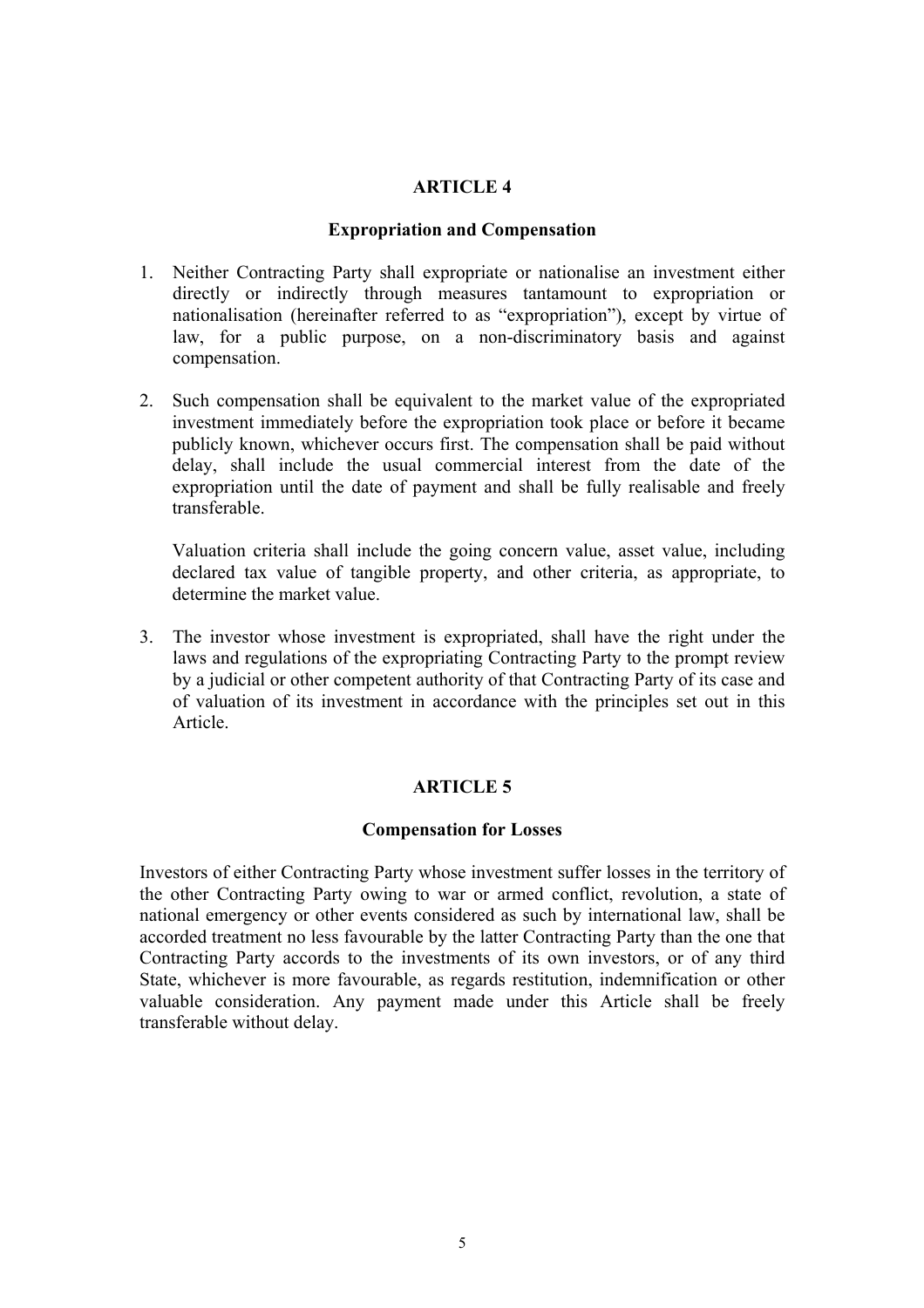## **Transfers**

- 1. Pursuant to its own laws and regulations, each Contracting Party shall ensure that all sums relating to an investment by an investor of the other Contracting Party may be freely transferred into and out of its territory without delay. Such transfers shall include, in particular:
	- a) capital and additional amounts necessary to maintain or increase the investments;

b) the returns:

- c) sums necessary for the service, repayment and amortisation of loans, recognised by both Contracting Parties to be an investment;
- d) the proceeds obtained from the sale or from the total or partial liquidation of the investment;
- e) any compensation or other payment referred to in Articles 4 and 5;
- f) any payment made in accordance with Article 7;
- g) wages earned by foreign workers, dully authorised to work in connection with the investment in the territory of the other Contracting Party;
- h) payments arising out of the settlement of a dispute.
- 2. The transfers referred to in this Article shall be made without delay at the exchange rate applicable on the date of the transfer in convertible currency.
- 3. For the purposes of the present Article, a transfer will be considered as done without delay when such a transfer takes place within the time normally used for the fulfilment of the necessary formalities, which should in any circumstances exceed two months from the date the requirement for transfer was presented.
- 4. In case of a serious balance of payments difficulties or the thereat thereof, each Contracting Party may temporarily restrict transfers, provided that such a Contracting Party implements measures or a programme in accordance with the International Monetary Fund's standards. This restriction would be imposed on an equitable, non-discriminatory and in good faith basis, and may not go beyond what is necessary to remedy the balance of payments situation.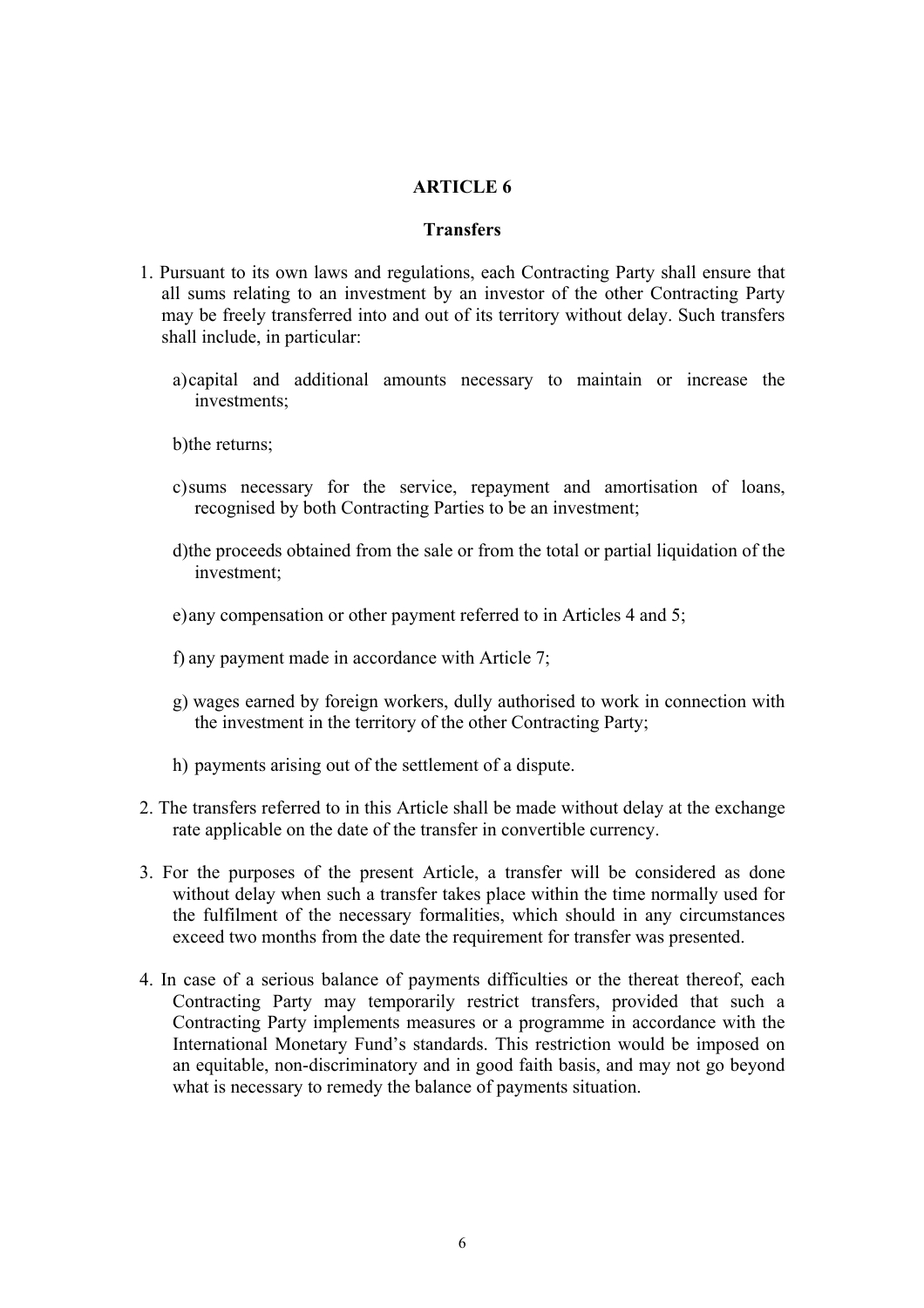#### **Subrogation**

If a Contracting Party or its designated agency makes a payment under an indemnity, guarentee or contract of insurance against non commercial risks given in respect of an investment by an investor in the territory of the other Contracting Party, the latter Contracting Party shall recognise the assignment of any right or claim of such investor to the former Contracting Party or its designated agency and the right of the former Contracting Party and its designated agency to exercise by virtue of subrogation any such right or claim to the same extent as its predecessor in title. As regards the transfer of payments to the Contracting Party concerned by virtue of such assignment, Articles 4, 5 and 6 of the present Agreement shall apply *mutatis mutandis*.

However, in case of a dispute, only the designated investor or the designated agency organised under private law may initiate or participate in proceedings before a national tribunal or submit the case to international arbitration in accordance with the provisions of Part One, Chapter Two.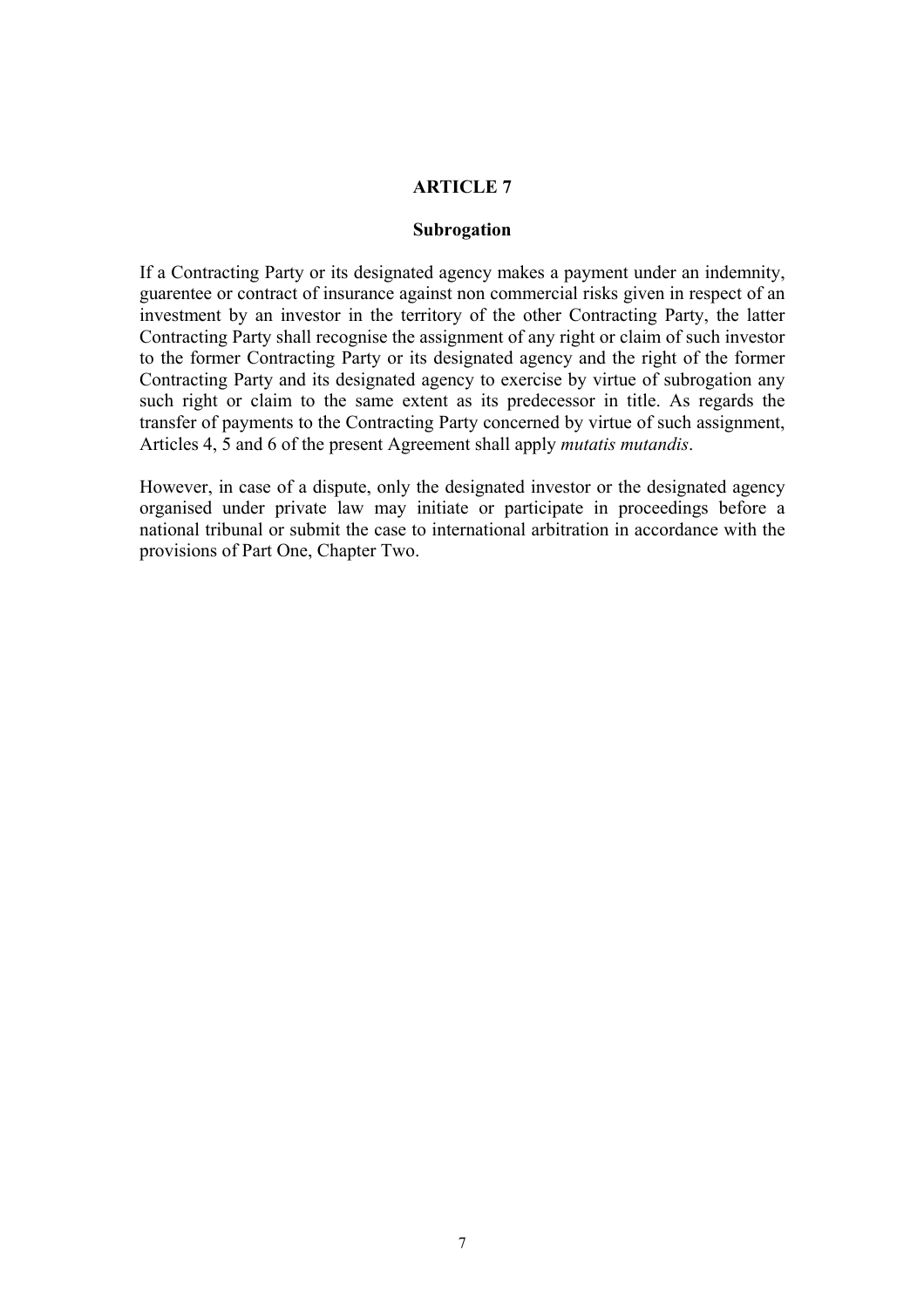#### **CHAPTER TWO: DISPUTE SETTLEMENT**

## **PART ONE: SETTLEMENT OF DISPUTES BETWEEN A CONTRACTING PARTY AND AN INVESTOR OF THE OTHER CONTRACTING PARTY**

## **ARTICLE 8 Scope and Standing**

- 1. This Part applies to disputes between a Contracting Party and an investor of the other Contracting Party concerning an alleged breach of an obligation of the former under this Agreement which causes loss or damage to the investor or its investment. An investment by an investor of the other Contracting Party may not submit a dispute for resolution under this Agreement.
- 2. If an investor submits a claim to arbitration under this Part, neither he nor its investment may initiate or continue proceedings before a national tribunal, except for proceedings for injunctive, declaratory or other extraordinary relief, not involving the payment of damages, before an administrative tribunal or court under the law of the disputing Party. If an investor or its investment initiates proceedings before a national tribunal, the investor may not submit a claim to arbitration under this Part.

## **ARTICLE 9 Means of Settlement, Time Periods**

- 1. An investor may choose to submit a dispute for resolution:
	- a) to any competent courts or administrative tribunals of the Contracting Party to the dispute;
	- b) in accordance with any applicable previously agreed dispute settlement procedure, or
	- c) by arbitration in accordance with this Article under:
		- i. the Convention on the Settlement of Investment Disputes between States and Nationals of other States (the "ICSID Convention"), if the Contracting Party of the investor and the Contracting Party to the dispute are both parties to the ICSID Convention;
		- ii. the Additional Facility Rules of the Centre for Settlement of Investment Disputes ("ICSID Additional Facility"), if the Contracting Party of the investor or the Contracting Party to the dispute, but not both, is a party to the ICSID Convention; or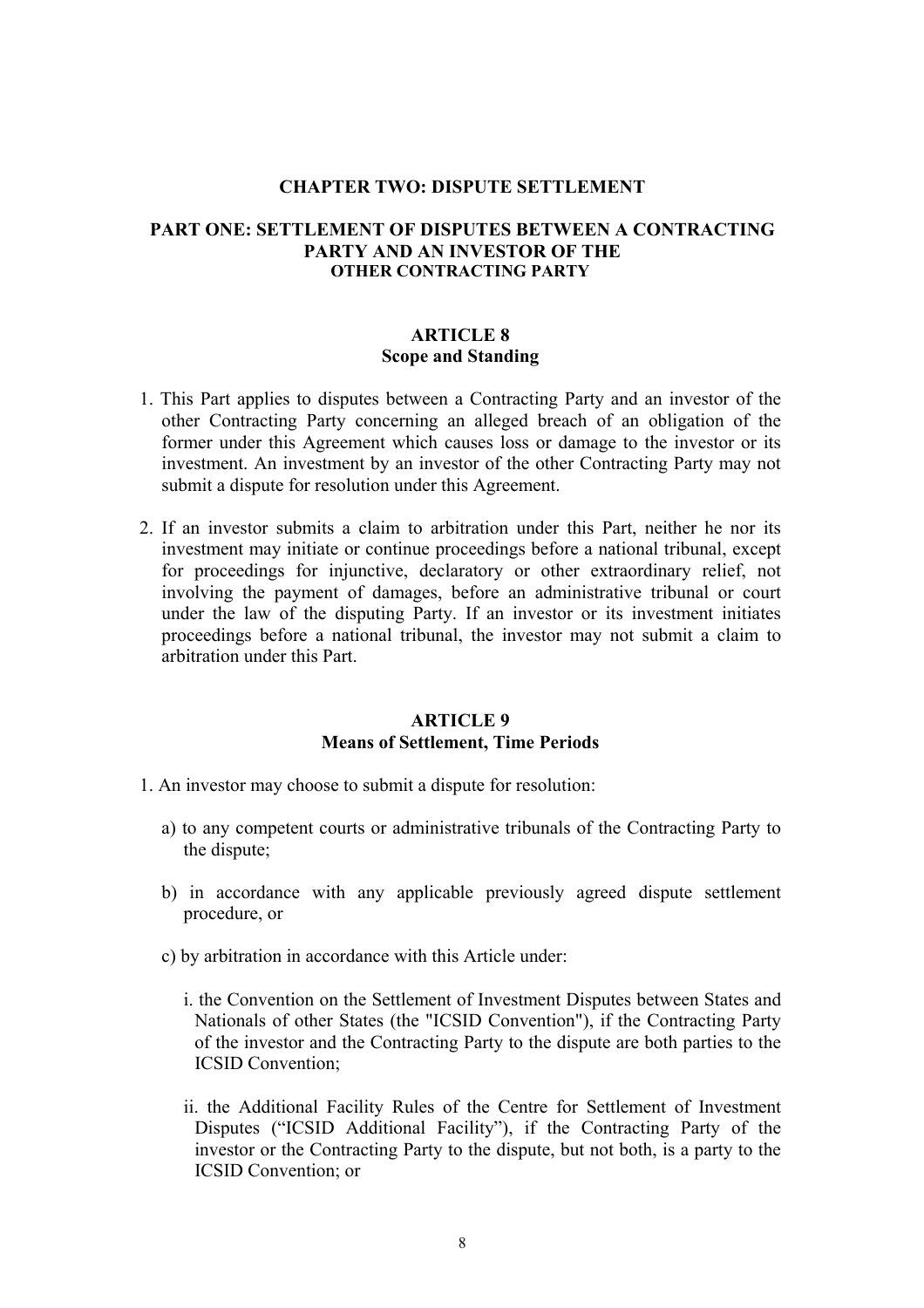- iii. the Arbitration Rules of the United Nations Commission on International Trade Law ("UNCITRAL").
- 2. The applicable arbitration rules shall govern the arbitration except to the extent modified by this Part.
- 3. A dispute may be submitted for resolution pursuant to paragraph 1. c), provided that six months for consultation or negotiation have elapsed since the events giving rise to the claim occurred and provided that the investor has delivered to the Contracting Party, party to the dispute, written notice of its intention to submit a claim to arbitration al least 90 days in advance, but not later than three years from the date the investor first acquired or should have acquired knowledge of the events which gave rise to the dispute.
- 4. The notice referred to in paragraph 3, shall specify:
	- a) the name and address of both the disputing investor and its investment;
	- b) the provisions of this Agreement alleged to have been breached and any other relevant provisions;
	- c) the issues and the factual basis for the claim; and
	- d) the relief sought and the approximate amount of damages claimed.

# **ARTICLE 10 Contracting Party Consent**

Each Contracting Party hereby gives its unconditional consent to the submission of a dispute to international arbitration in accordance with this Part.

# **ARTICLE 11 Formation of the Arbitral Tribunal**

- 1. Unless the parties to the dispute agree otherwise, the arbitral tribunal shall comprise three members. Each party to the dispute shall appoint one member and the disputing Parties shall agree upon a third member as their chairman who, in any case, shall be a national of a third State with which both Contracting Parties maintain diplomatic relations.
- 2. Members of arbitral tribunals shall have experience in international law and investment matters.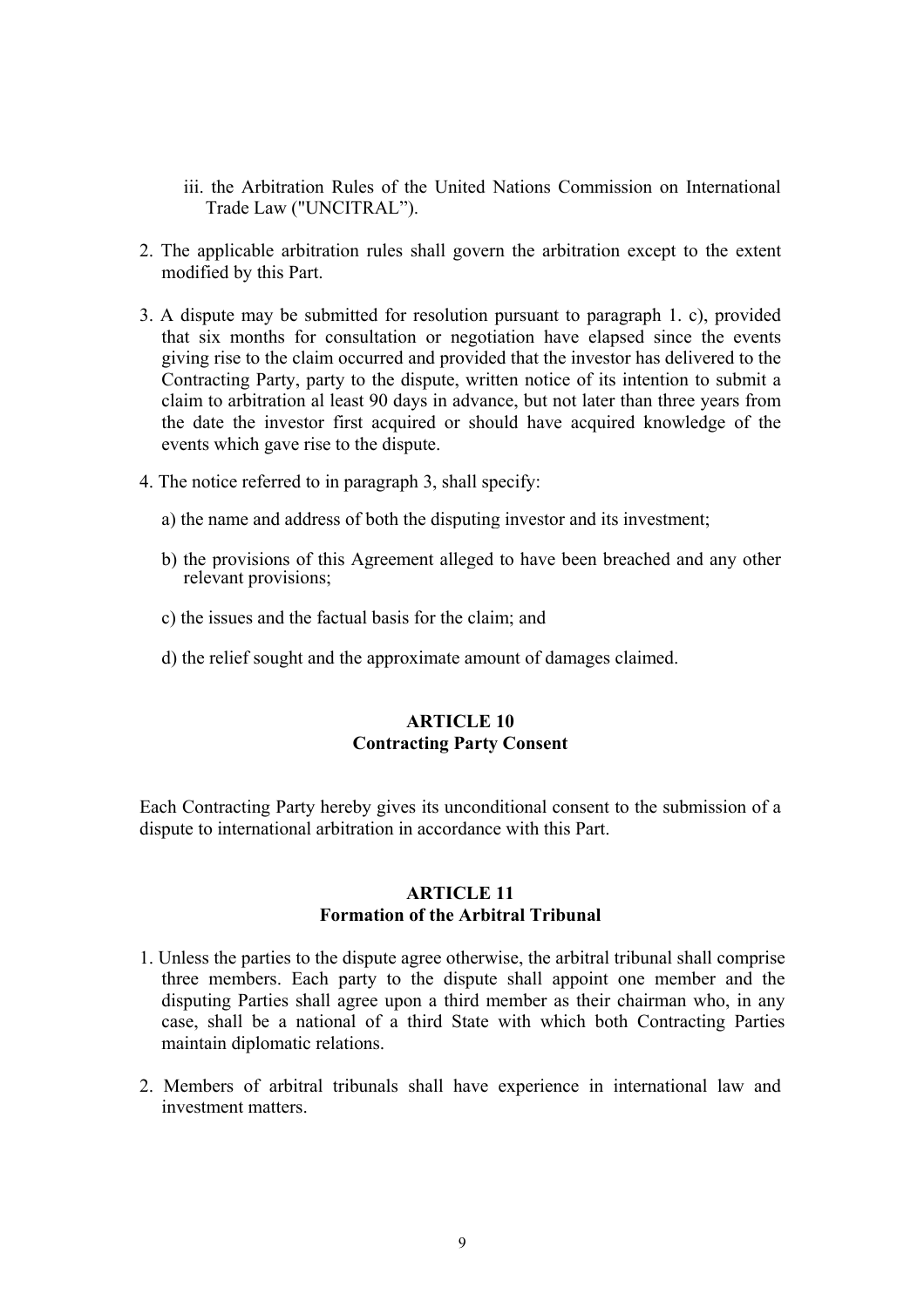3. If an arbitral tribunal has not been constituted within 90 days from the date the claim was submitted to arbitration, either because a party to the dispute failed to appoint a member or failed to agree upon a chairman, the Secretary General of ICSID, on the request of any of the parties to the dispute, shall be asked to appoint, in his discretion, the member or members not yet appointed. Nevertheless, the Secretary General of ICSID, when appointing a chairman, shall assure that the chairman is a national of neither of the Contracting Parties.

#### **ARTICLE 12 Consolidation**

- 1. A tribunal of consolidation established under this Article shall be installed under the UNCITRAL Arbitration Rules and shall conduct its proceedings in accordance with those Rules, except as modified by this Part.
- 2. Proceedings will be consolidated:
	- a) when two or more investors in relation with the same investment submit a claim to arbitration under this Agreement; or
	- b) when two or more claims are submitted to arbitration arising from common legal and factual issues.
- 3. The tribunal of consolidation will decide the jurisdiction of the claims and will jointly review such claims, unless it determines that the interests of any party to the dispute are seriously harmed.

#### **ARTICLE 13 Place of Arbitration**

Any arbitration under this Part shall, at the request of any party to the dispute, be held in a State that is party of the New York Convention. Claims submitted to arbitration under this Part shall be considered to arise out of a commercial relationship or transaction for purpose of Article 1 of the New York Convention.

## **ARTICLE 14 Indemnification**

A Contracting Party shall not assert as a defence, counter-claim, right of set-off or for any other reason, that indemnification or other compensation for all or part of the alleged losses or damages has been received or will be received pursuant to an indemnity, guarantee or insurance contract.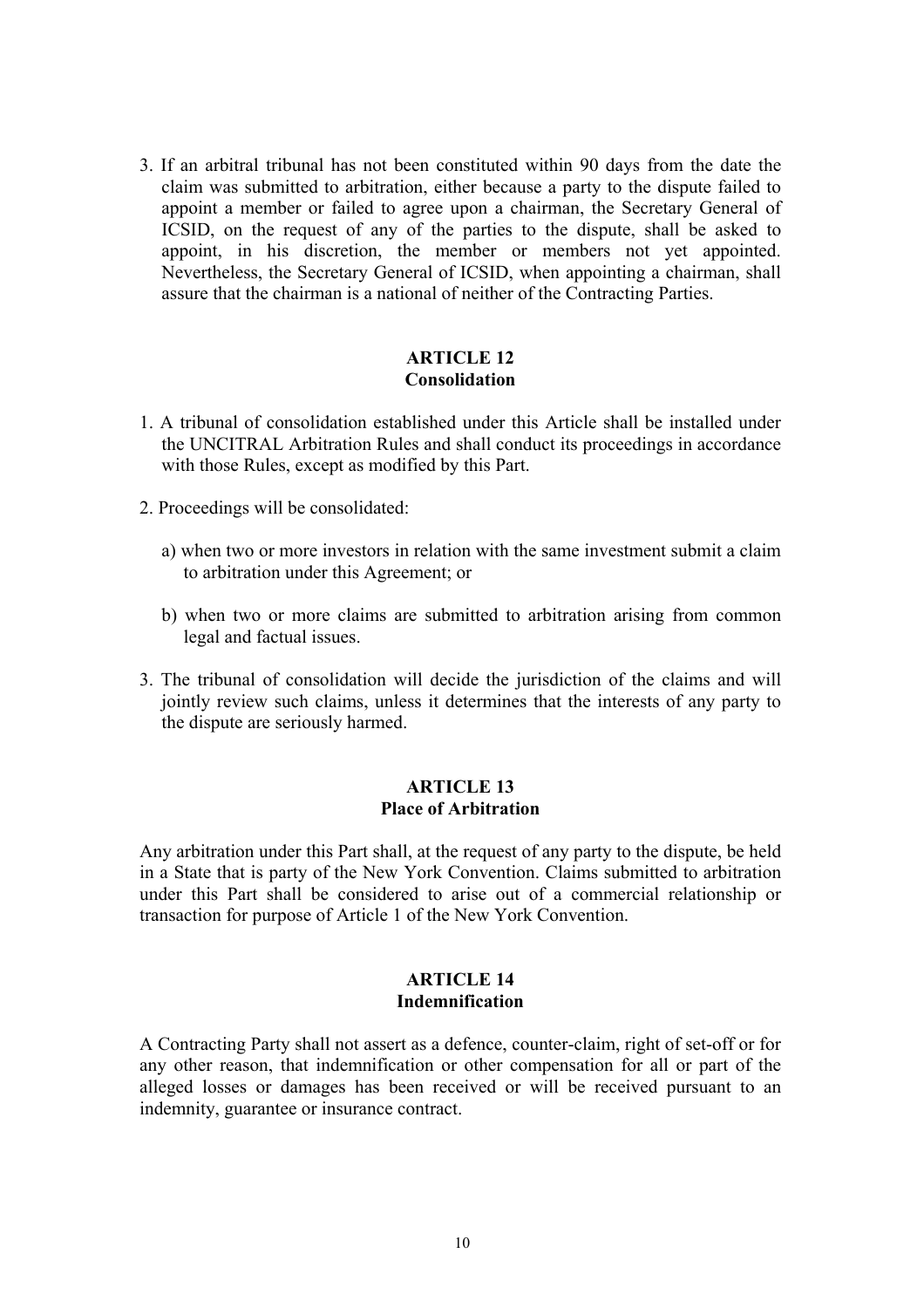# **ARTICLE 15 Applicable Law**

- 1. A tribunal established under this Dispute Settlement Mechanism shall decide the submitted issues in dispute in accordance with this Agreement, the applicable rules of law and principles of International Law.
- 2. An interpretation jointly formulated and agreed by the Contracting Parties of a provision of this Agreement shall be binding on any tribunal established under this Dispute Settlement Mechanism. If the Contracting Parties fail to submit an interpretation within 60 days from the date of the request of either Contracting Party, the tribunal shall decide the issue.

#### **ARTICLE 16 Awards and Enforcement**

- 1. Arbitration awards may provide the following forms of relief:
	- a) a declaration that the Contracting Party has failed to comply with its obligations under this Agreement;
	- b) pecuniary compensation, which shall include any applicable interests;
	- c) restitution in kind in appropriate cases, provided that the Contracting Party may pay pecuniary compensation in lieu thereof where restitution is not practicable; and
	- d) with the agreement of the parties to the dispute, any other form of relief.
- 2. Arbitration awards shall be final and binding only upon the parties to the dispute and only with respect to the particular case.
- 3. The final award will only be published if there is written agreement by both parties to the dispute.
- 4. An arbitral tribunal shall not order a Contracting Party to pay punitive damages.
- 5. Each Contracting Party shall, in its territory, make provision for the effective enforcement of awards made pursuant to this Article and shall carry out without delay any such award issued in a proceeding to which it is party.
- 6. An investor may seek enforcement of an arbitration award under the ICSID Convention or the New York Convention, if both Contracting Parties are parties to such instruments.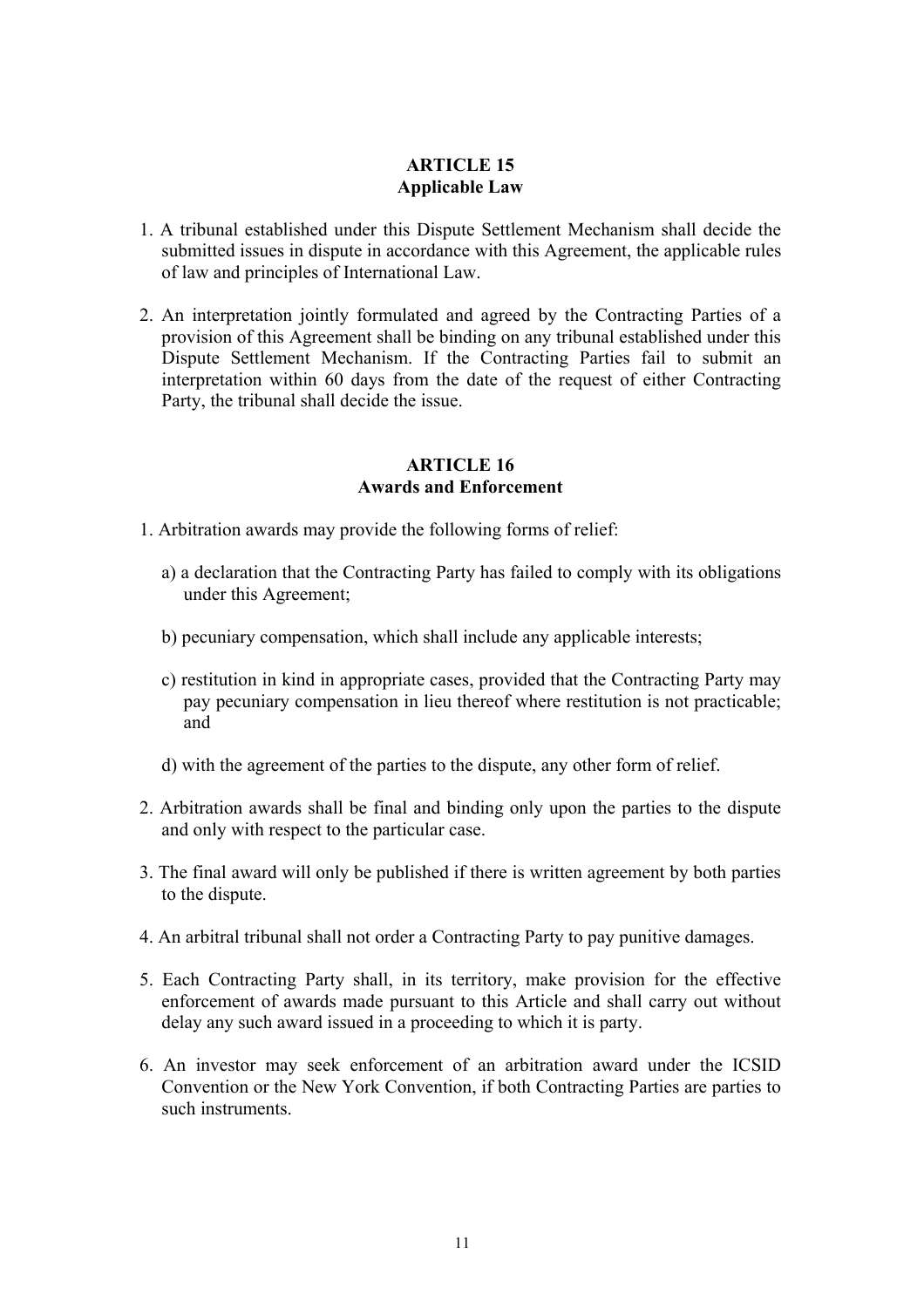# **PART TWO: SETTLEMENT OF DISPUTES BETWEEN THE CONTRACTING PARTIES**

# **ARTICLE 17**

## **Scope, Means of Settlement and Time Periods**

- 1. Disputes between the Contracting Parties concerning the interpretation or application of this Agreement shall, as far as possible, be settled amicably or through consultations, mediation or conciliation.
- 2. If the Contracting Parties fail to reach such settlement within six (6) months after the beginning of negotiations, the dispute shall, upon the request of either Contracting Party, be submitted to an arbitral tribunal, in accordance with the provisions of this article.
- 3. A Contracting Party shall not initiate proceedings under this Dispute Settlement Mechanism for a dispute regarding the infringement of rights of an investor which that investor has submitted to proceedings under the provisions of Part One, unless the other Contracting Party has failed to abide by or comply with the award rendered in that dispute. In this case, the arbitral tribunal established under this Part, on delivery of a request by a Contracting Party whose investor was a party to the dispute, may award:
	- a) a declaration that the failure to abide by or comply with the final award is in contravention of the obligations of the other Contracting Party under this Agreement; and
	- b) a recommendation that the other Contracting Party abide by or comply with the final award.
- 4. The Arbitral Tribunal shall be constituted *ad hoc*, as follows: each of the Contracting Parties shall appoint one member and these two members shall propose a national of a third State with which both Contracting Parties maintain diplomatic relations, as chairman to be appointed by the two Contracting Parties. The members shall be appointed within two months and the chairman shall be appointed within three months from the date on which either Contracting Party notifies the other that it wishes to submit the dispute to an arbitral tribunal.
- 5. If the deadlines specified in paragraph 4 of this Article are not complied with, either Contracting Party may, in the absence of any other agreement, invite the President of the International Court of Justice to make the necessary appointments. If the President is prevented from doing so, or is a national of either Contracting Party, the Vice-President shall be invited to make the necessary appointments. If the Vice-President is also a national of either Contracting Party or if he is prevented from making the appointments for any other reason, the appointments shall be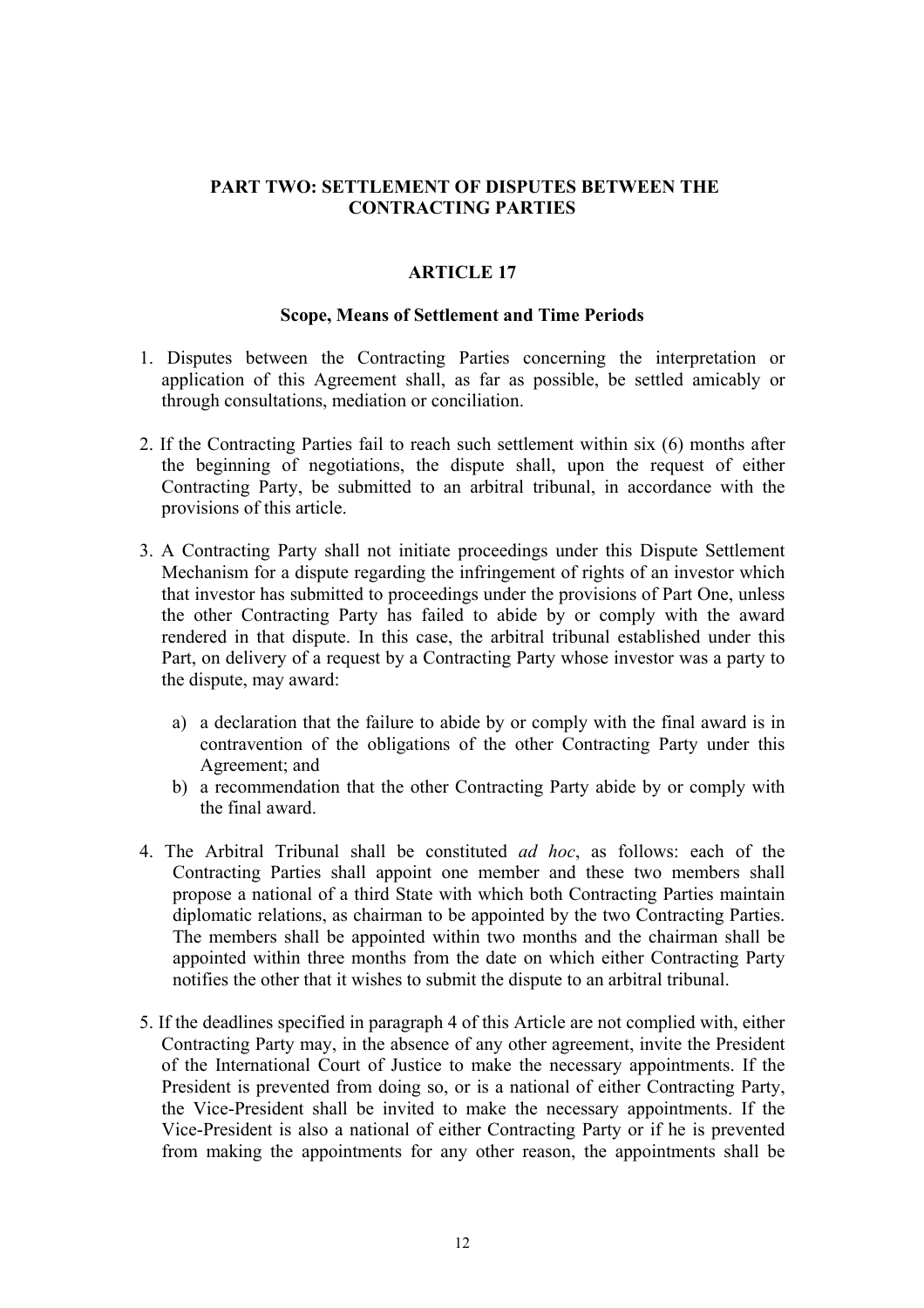made by the member of the Court who is next in seniority and who is not a national of either Contracting Party.

- 6. The arbitral tribunal will decide disputes in accordance with this Agreement and the applicable rules and principles of International Law.
- 7. The Arbitral Tribunal shall rule according to majority vote. The decisions of the Arbitral Tribunal shall be final and binding on both Contracting Parties. Each Contracting Party shall be responsible for the costs of its own arbitrator and of its representatives at the arbitral proceedings. Both Contracting Parties shall assume an equal share of the expenses incurred by the chairman, as well as any other expenses. The Arbitral Tribunal may make a different decision regarding costs.

In all other respects, the Arbitral Tribunal shall define its own rules of procedure.

- 8. The arbitral tribunal, in its award, shall set out its findings of law and fact, together with the reasons therefore, and may, at the request of a Contracting Party, award the following forms of relief:
	- a) a declaration that an action of a Contracting Party is in contravention of its obligations under this Agreement;
	- b) a recommendation that a Contracting Party brings its actions into conformity with its obligations under this Agreement; or
	- c) any other form of relief to which the Contracting Party against whom the award is made, consents.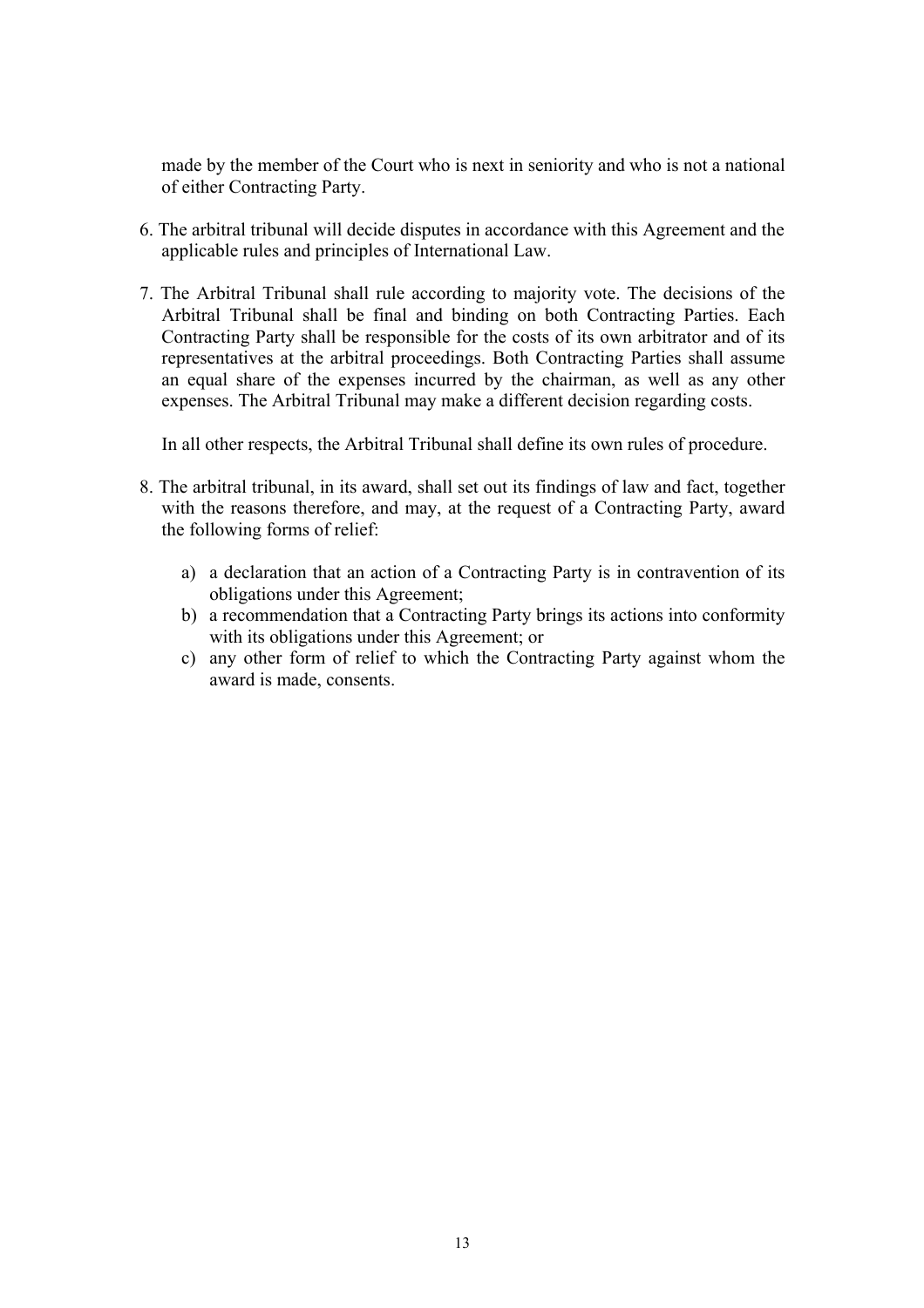## **CHAPTER THREE: FINAL PROVISIONS**

## **ARTICLE 18**

#### **Application of other rules**

- 1. If the provisions of laws and regulations of either Contracting Party or obligations under international law existing at present or established hereafter between the Contracting Parties in addition to this Agreement contain a regulation, whether general or specific, entitling investments made by investors of the other Contracting Party to a treatment more favourable than the one provided for by this Agreement, such provisions shall, to the extent that they are more favourable than the one that is provided, prevail over this Agreement.
- 2. Each Contracting Party shall observe any other obligations it has assumed in writing, with regard to investments in its territory by investors of the other Contracting Party. Disputes arising from such obligations shall be settled only under the terms of the specific agreement underlying the obligations.

## **ARTICLE 19**

#### **Application of the Agreement**

This Agreement shall apply to all investments made by investors of one Contracting Party in the territory of the other Contracting Party in accordance with the legal provisions of the latter, prior to as well as after its entry into force, but shall not apply to any dispute concerning investments which have arisen before its entry into force.

#### **ARTICLE 20**

#### **Consultations**

Representatives of the Contracting Parties shall, whenever necessary, hold consultations on any matter related to the interpretation and application of this Agreement. These consultations shall be held on the proposal of one of the Contracting Parties, which shall, if necessary, propose meetings at a place and a time to be agreed upon through diplomatic channels.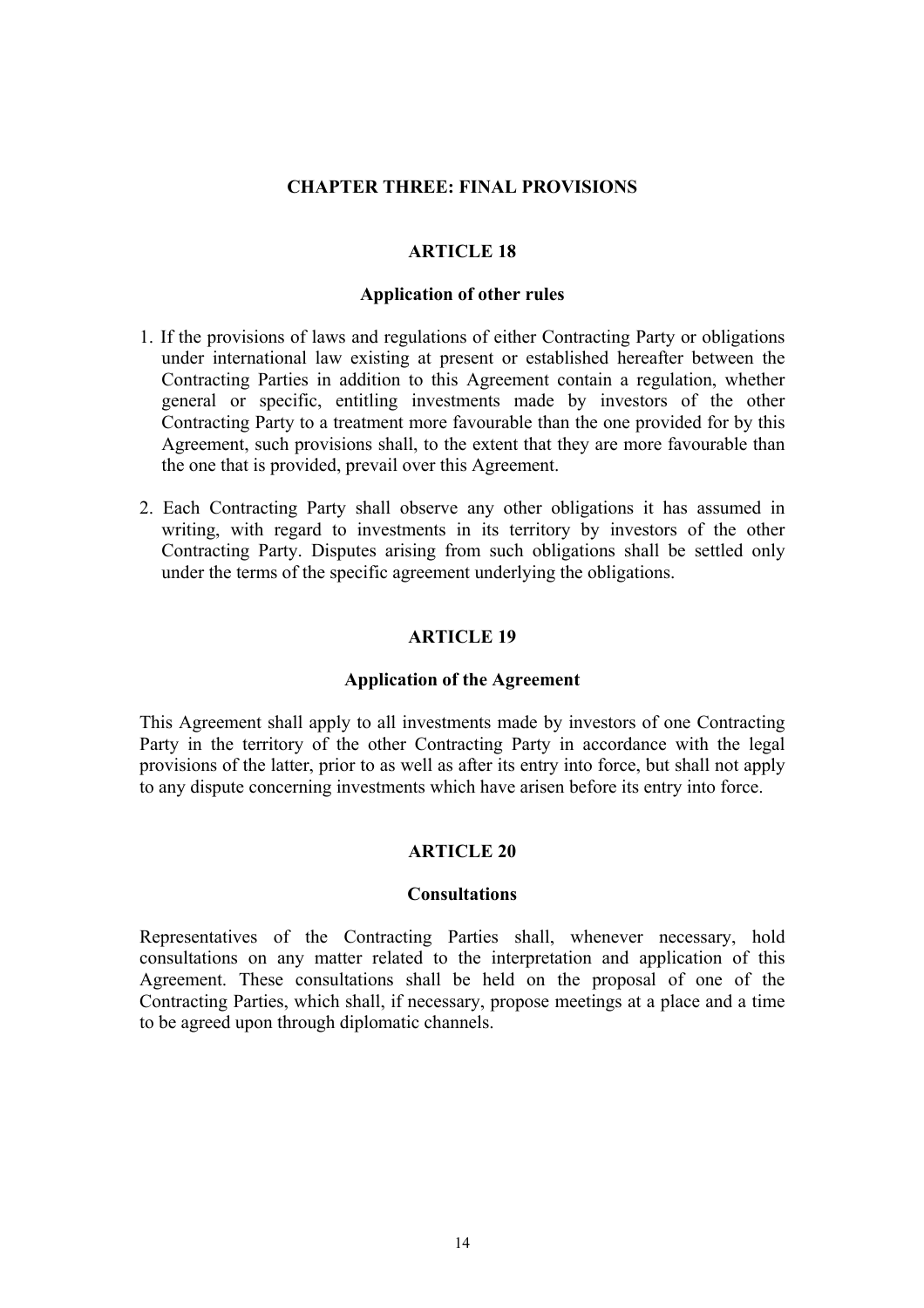## **Entry into force and Duration**

- 1. This Agreement shall enter into force 30 days after the Contracting Parties notify each other in writing that their respective internal constitutional or legal procedures have been fulfilled.
- 2. This Agreement shall remain in force for a period of 10 years, which shall be extended for equal periods, unless, 12 months before the expiration of the period, either Contracting Party notifies the other in writing of its intention to terminate this Agreement.
- 3. In respect of investments made prior to the date of termination of this Agreement, the provisions of Articles 1 to 20 shall remain in force for a further period of 10 years from the date of termination of this Agreement.

Done in duplicate at this day of 199 in the Portuguese, Spanish and English languages, all texts being equally authentic. In case of any divergence of interpretation, the English text shall prevail.

For the Portuguese Republic For the United Mexican States